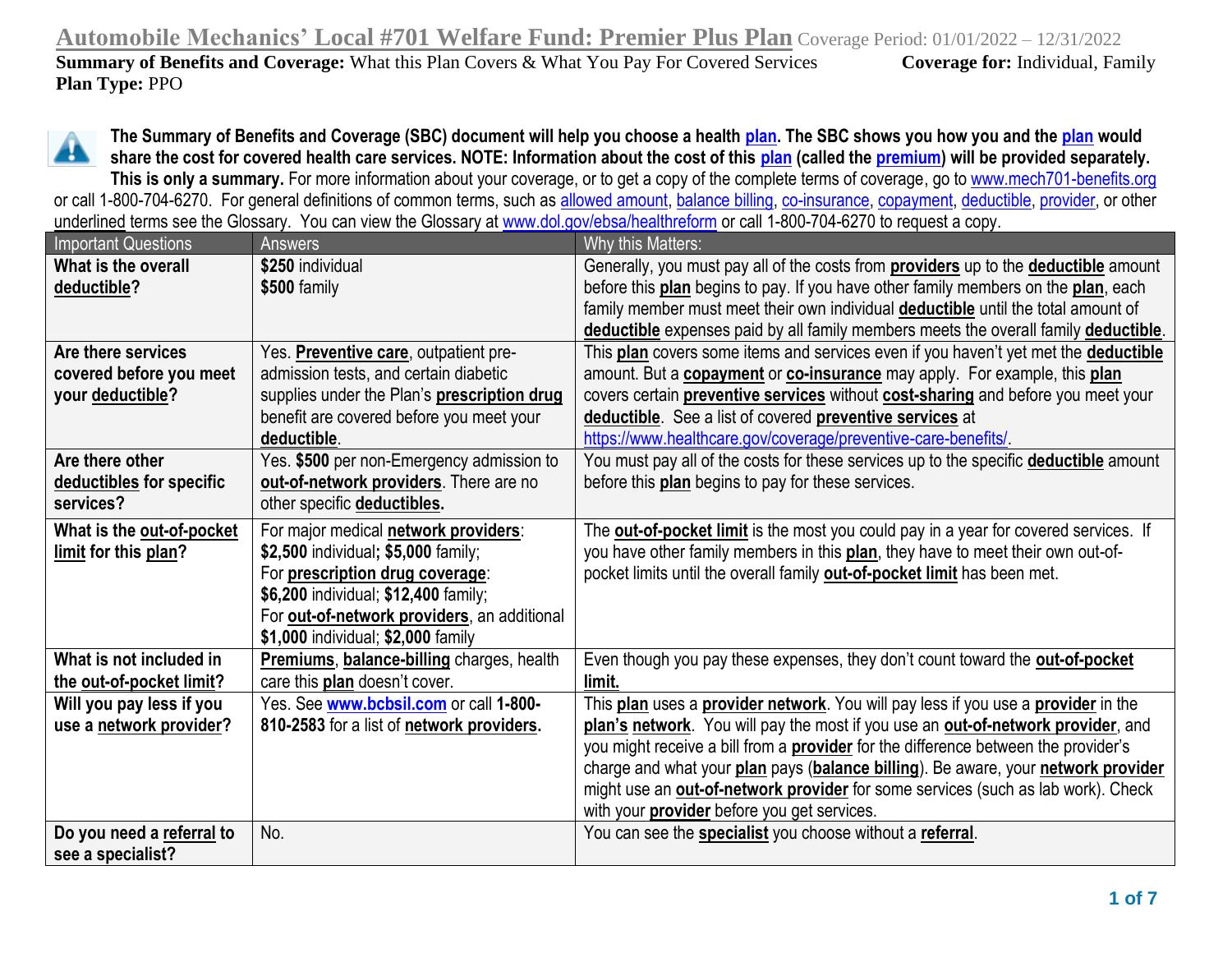| All <b>copayment</b> and <b>co-insurance</b> costs shown in this chart are after your <b>deductible</b> has been met, if a <b>deductible</b> applies. |                                                       |                                                                                                                                                    |                                                                                                             |                                                       |                                                                                                                                                                                                                                                              |
|-------------------------------------------------------------------------------------------------------------------------------------------------------|-------------------------------------------------------|----------------------------------------------------------------------------------------------------------------------------------------------------|-------------------------------------------------------------------------------------------------------------|-------------------------------------------------------|--------------------------------------------------------------------------------------------------------------------------------------------------------------------------------------------------------------------------------------------------------------|
| <b>Common Medical</b>                                                                                                                                 |                                                       |                                                                                                                                                    | What You Will Pay                                                                                           |                                                       |                                                                                                                                                                                                                                                              |
| Event                                                                                                                                                 | Services You May Need                                 |                                                                                                                                                    | Network Provider (You will pay the least)                                                                   | Out-of-Network<br>Provider (You will pay<br>the most) | Limitations, Exceptions, and Other<br>Important Information                                                                                                                                                                                                  |
| If you visit a health<br>care provider's office                                                                                                       | Primary care visit to treat<br>an injury or illness   | 20% co-insurance                                                                                                                                   |                                                                                                             | 30% co-insurance                                      | None.                                                                                                                                                                                                                                                        |
| or clinic                                                                                                                                             | <b>Specialist visit</b>                               | 20% co-insurance                                                                                                                                   |                                                                                                             | 30% co-insurance                                      | None.                                                                                                                                                                                                                                                        |
|                                                                                                                                                       | <b>Preventive care/</b><br>screening/<br>immunization | No charge; <b>deductible</b> does not apply                                                                                                        |                                                                                                             | Not covered                                           | You may have to pay for services that<br>aren't preventive. Ask your provider if<br>the services you need are preventive.<br>Then check what your plan will pay for.                                                                                         |
| If you have a test                                                                                                                                    | Diagnostic test<br>(x-ray, blood work)                | 20% co-insurance                                                                                                                                   |                                                                                                             | 30% co-insurance                                      | Outpatient pre-admission tests covered<br>at no cost with no deductible. Genetic<br>tests that are not required by law are<br>covered if deemed medically<br>necessary.                                                                                      |
|                                                                                                                                                       | Imaging<br>(CT/PET scans, MRIs)                       | 20% co-insurance (0% co-insurance<br>and no deductible if you use a provider<br>contracted with the Plan's designated<br>imaging provider network) |                                                                                                             | 30% co-insurance                                      | Outpatient pre-admission tests covered<br>at no cost with no <b>deductible</b> . If you use<br>a provider contracted with the Plan's<br>designated imaging provider network<br>(Absolute Solutions), then imaging<br>services are covered at no cost to you. |
| If you need drugs to<br>treat your illness or<br>condition<br>More information about<br>prescription drug                                             |                                                       | <b>Network</b><br>Pharmacies - 30<br>You pay the<br>lesser of the<br>actual drug cost<br>or:                                                       | <b>Mail or Network</b><br><b>Pharmacies - 90</b><br>You pay the<br>lesser of the<br>actual drug cost<br>or: |                                                       |                                                                                                                                                                                                                                                              |
| coverage is available<br>at<br>www.empirxhealth.com                                                                                                   | Generic drugs                                         | \$6 for up to a 30-<br>day supply                                                                                                                  | \$15 for a 90-day<br>supply                                                                                 | <b>Not Covered</b>                                    | None.                                                                                                                                                                                                                                                        |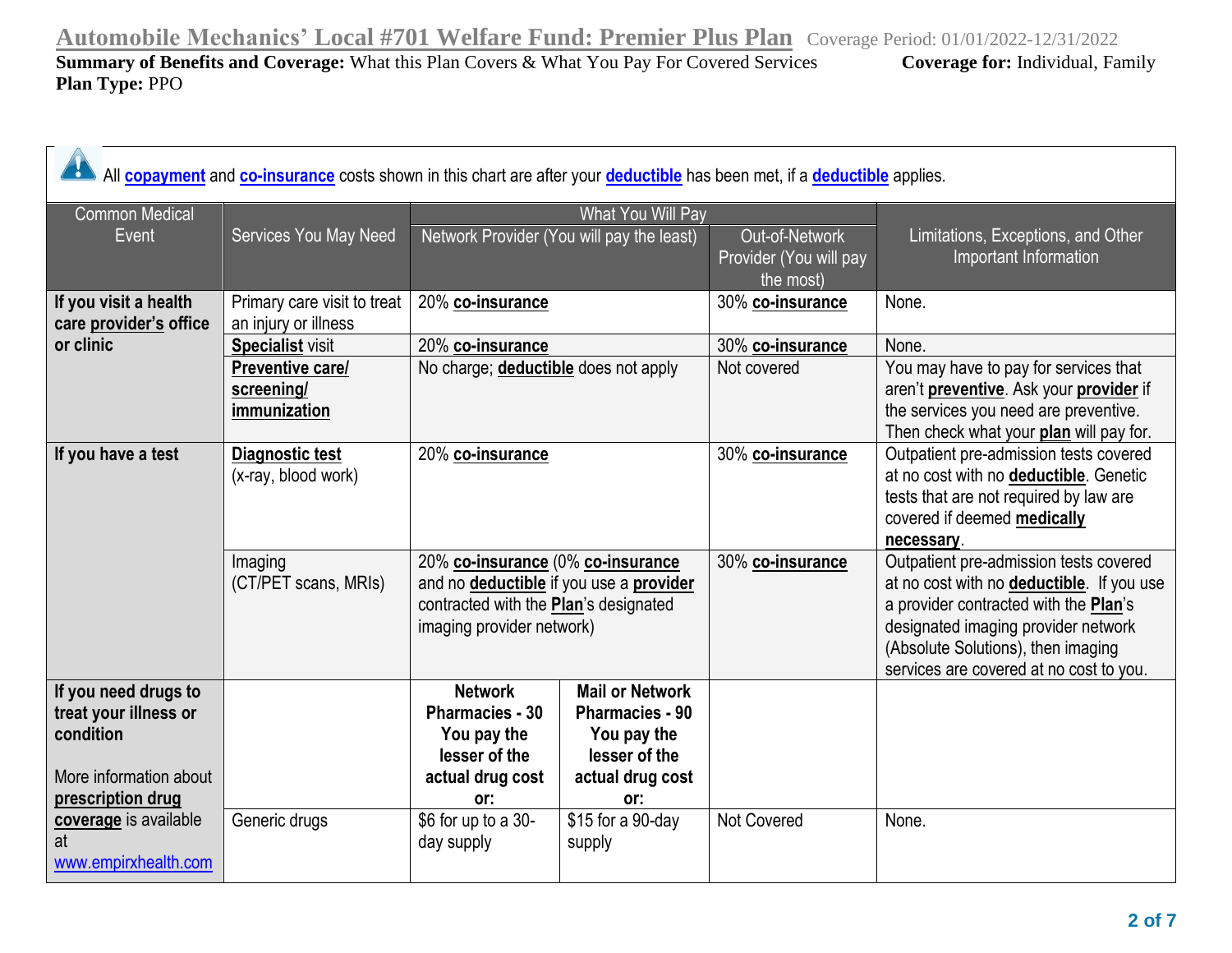|                                                                  | Preferred brand drugs                      | \$25 for up to a 30-<br>day supply                                                                                                               | \$65 for a 90-day<br>supply  | Not Covered        | None.                                                                                                                                                                                                                                                                                    |
|------------------------------------------------------------------|--------------------------------------------|--------------------------------------------------------------------------------------------------------------------------------------------------|------------------------------|--------------------|------------------------------------------------------------------------------------------------------------------------------------------------------------------------------------------------------------------------------------------------------------------------------------------|
|                                                                  | Non-preferred brand<br>drugs               | \$40 for up to a 30-<br>day supply                                                                                                               | \$100 for a 90-day<br>supply | <b>Not Covered</b> | None.                                                                                                                                                                                                                                                                                    |
|                                                                  | Specialty drugs                            | 100% co-insurance. If co-insurance<br>assistance is unavailable for a drug, its<br>co-insurance defaults to the tiered<br>structure shown above. |                              | <b>Not Covered</b> | The Fund's contracted specialty drug<br>case manager will work with drug<br>manufacturers so that the cost to you<br>does not exceed the tiered structure<br>shown above.                                                                                                                |
| If you have outpatient<br>surgery                                | Facility fee                               | 10% co-insurance                                                                                                                                 |                              | 30% co-insurance   | Out-of-network ambulatory surgery<br>centers not covered.                                                                                                                                                                                                                                |
|                                                                  | Physician/surgeon fees                     | 10% co-insurance                                                                                                                                 |                              | 30% co-insurance   | None.                                                                                                                                                                                                                                                                                    |
| If you need                                                      | Emergency room                             | 20% co-insurance                                                                                                                                 |                              | 20% co-insurance   | None.                                                                                                                                                                                                                                                                                    |
| immediate medical                                                | services                                   |                                                                                                                                                  |                              | (30% if non-       |                                                                                                                                                                                                                                                                                          |
| attention                                                        |                                            |                                                                                                                                                  |                              | emergency)         |                                                                                                                                                                                                                                                                                          |
|                                                                  | <b>Emergency medical</b><br>transportation | 20% co-insurance                                                                                                                                 |                              | 20% co-insurance   | None.                                                                                                                                                                                                                                                                                    |
|                                                                  | <b>Urgent care</b>                         | 20% co-insurance                                                                                                                                 |                              | 30% co-insurance   | None.                                                                                                                                                                                                                                                                                    |
| If you have a hospital<br>stay                                   | Facility fee<br>(e.g., hospital room)      | 10% co-insurance                                                                                                                                 |                              | 30% co-insurance   | <b>Preauthorization</b> is required. Coverage<br>limited to single private room rate.<br>Coverage at out-of-network Hospital<br>Intensive Care limited to Full Reasonable<br>and Customary Rate. Out-of-network<br>providers subject to \$500 deductible for<br>non-emergency admission. |
|                                                                  | Physician/surgeon fee                      | 10% co-insurance                                                                                                                                 |                              | 30% co-insurance   | None.                                                                                                                                                                                                                                                                                    |
| If you have mental<br>health, behavioral<br>health, or substance | Outpatient services                        | 10% co-insurance                                                                                                                                 |                              | 30% co-insurance   | None.                                                                                                                                                                                                                                                                                    |
| abuse needs                                                      | Inpatient services                         | 10% co-insurance                                                                                                                                 |                              | 30% co-insurance   | <b>Preauthorization</b> is required. Inpatient<br>substance abuse services are covered if<br>provided by a Hospital or approved<br><b>Residential Treatment Facility.</b>                                                                                                                |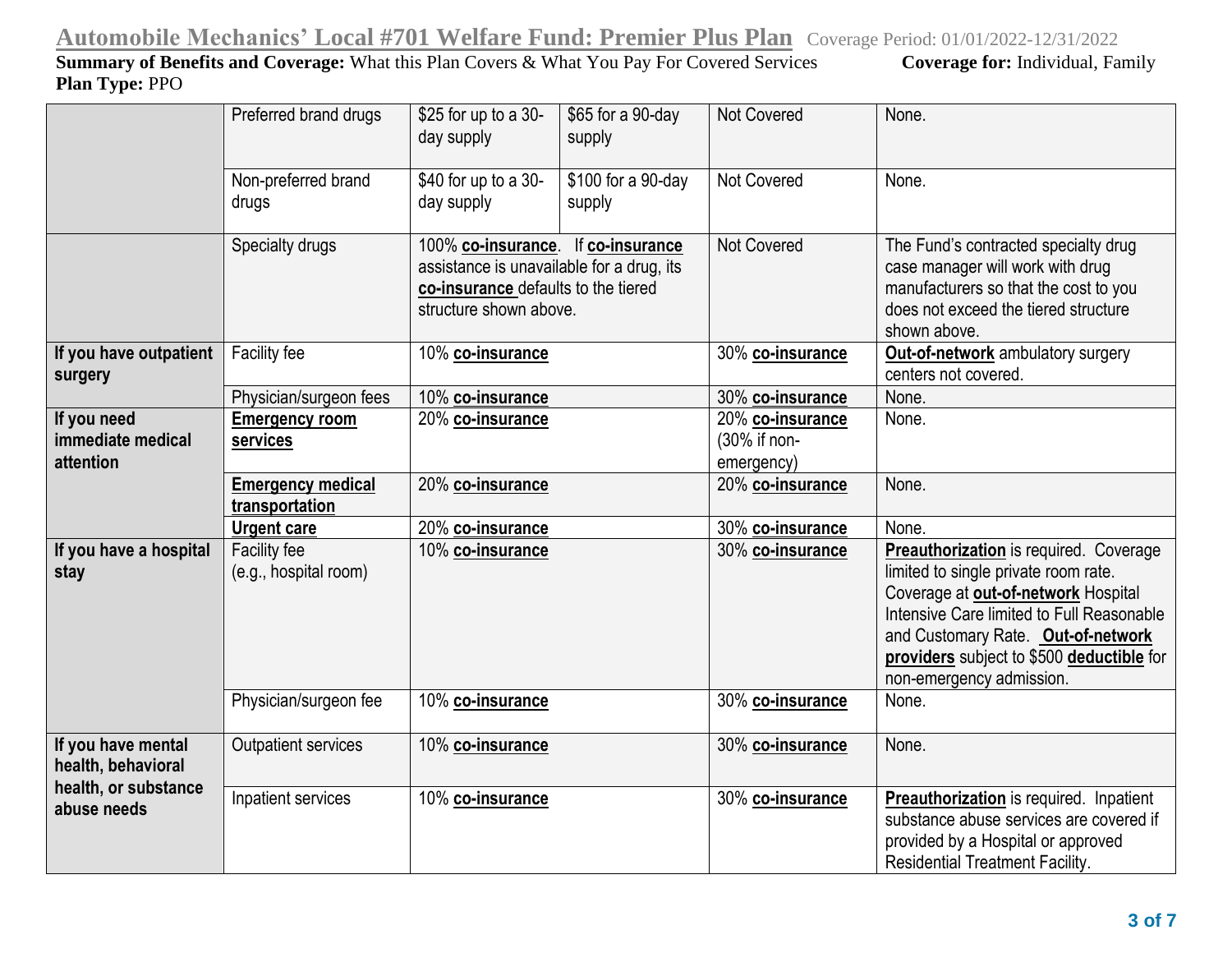| If you are pregnant                       | Office visits                            | 20% co-insurance | 30% co-insurance                                                                             | Preventive care services covered at no                                                                                                                                                                                                                                                                              |
|-------------------------------------------|------------------------------------------|------------------|----------------------------------------------------------------------------------------------|---------------------------------------------------------------------------------------------------------------------------------------------------------------------------------------------------------------------------------------------------------------------------------------------------------------------|
|                                           | Childbirth/delivery                      | 10% co-insurance | 30% co-insurance                                                                             | cost at PPO providers. Expenses for a                                                                                                                                                                                                                                                                               |
|                                           | professional services                    |                  |                                                                                              | dependent child's pregnancy not<br>covered, except as required under                                                                                                                                                                                                                                                |
|                                           | Childbirth/delivery facility<br>services | 10% co-insurance | 30% co-insurance                                                                             | applicable law.                                                                                                                                                                                                                                                                                                     |
| If you need help                          | Home health care                         |                  |                                                                                              | Physician should contact MCM for                                                                                                                                                                                                                                                                                    |
| recovering or have                        |                                          | 20% co-insurance | 30% co-insurance                                                                             | preauthorization.                                                                                                                                                                                                                                                                                                   |
| other special health<br>needs             | <b>Rehabilitation services</b>           | 20% co-insurance | 30% co-insurance                                                                             | 30 rehabilitative speech therapy<br>visits/year per person; 20 rehabilitative<br>physical therapy visits/year per person.<br>Physician should contact MCM for<br>preauthorization.                                                                                                                                  |
|                                           | <b>Habilitation services</b>             | 20% co-insurance | 30% co-insurance                                                                             | Habilitative services to develop a function<br>are limited to 30 visits/year per person for<br>speech therapy or a combined 70<br>visits/year per person for speech and<br>physical therapy. Speech therapy of an<br>idiopathic developmental delay nature,<br>educational or provided by school is not<br>covered. |
|                                           | <b>Skilled nursing care</b>              | 20% co-insurance | 30% co-insurance                                                                             | Physician should contact MCM for<br>preauthorization.                                                                                                                                                                                                                                                               |
|                                           | <b>Durable medical</b><br>equipment      | 20% co-insurance | 30% co-insurance                                                                             | Physician should contact MCM for<br>preauthorization.                                                                                                                                                                                                                                                               |
|                                           | <b>Hospice service</b>                   | 20% co-insurance | 30% co-insurance                                                                             | Coverage limited to Hospice Care<br>program covered expenses. Physician<br>should contact MCM for<br>preauthorization.                                                                                                                                                                                              |
| If your child needs<br>dental or eye care | Children's eye exam                      | \$10 co-pay      | All costs over \$35                                                                          | Coverage limited to one exam per<br>calendar year.                                                                                                                                                                                                                                                                  |
|                                           | Children's glasses                       | \$20 co-pay      | All costs over<br>\$40 (single vision),<br>\$56 (lined bifocal), or<br>\$68 (lined trifocal) | Coverage limited to \$175 every calendar<br>year at network providers or \$50 every<br>year at out-of-network providers.                                                                                                                                                                                            |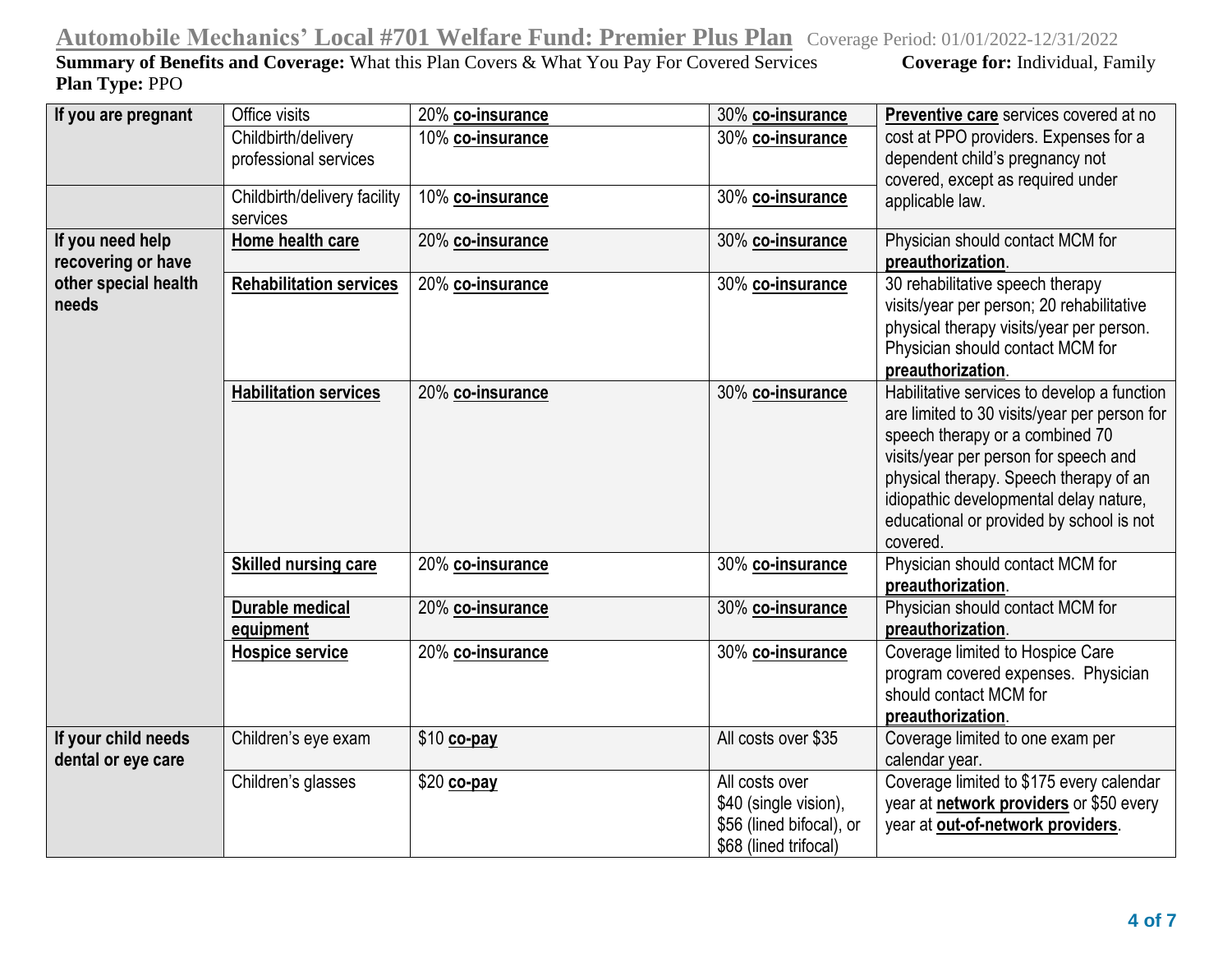| Children's dental check- | No charge after \$25 deductible for | Fees and costs above | Basic, Major and Orthodontia services      |
|--------------------------|-------------------------------------|----------------------|--------------------------------------------|
| up                       | routine services                    | what is allowed and  | covered at $50\%$ co-insurance; \$2,000    |
|                          |                                     | agreed as            | calendar year maximum for dental           |
|                          |                                     | Reasonable and       | benefits (except for preventive oral care  |
|                          |                                     | Customary            | for children under 19); \$4,000 per person |
|                          |                                     |                      | lifetime orthodontia maximum.              |

## **Excluded Services & Other Covered Services:**

**Services Your Plan Generally Does NOT Cover (Check your policy or plan document for more information and a list of any other excluded services.)**

- **Cosmetic Surgery**
- **Genetic Testing (unless approved by the Trustees)**
- **Long-term Care**
- **Non-emergency care when traveling outside the U.S.**
- **Pregnancy coverage for dependent children**
- **Private-duty nursing**
- **Routine foot care (except for limited orthotics coverage)**
- **Speech therapy for an idiopathic developmental delay nature, educational, or provided by school**
- **Weight loss programs (except as required under the ACA preventive services mandate)**

### **Other Covered Services (Limitations may apply to these services. This isn't a complete list. Please see your plan document.)**

- **Acupuncture**
- **Bariatric Surgery (subject to certain conditions)**
- **Chiropractor care (up to 12 visits per person per calendar year; includes services for care of the back, neck, spine, and vertebrae)**
- **Dental care (Adult)**
- **Hearing aids (up to \$2,500 per person every three years)**
- **Infertility treatment (up to \$10,000 per person per lifetime)**
- **Routine eye care (Adult) (once per calendar year)**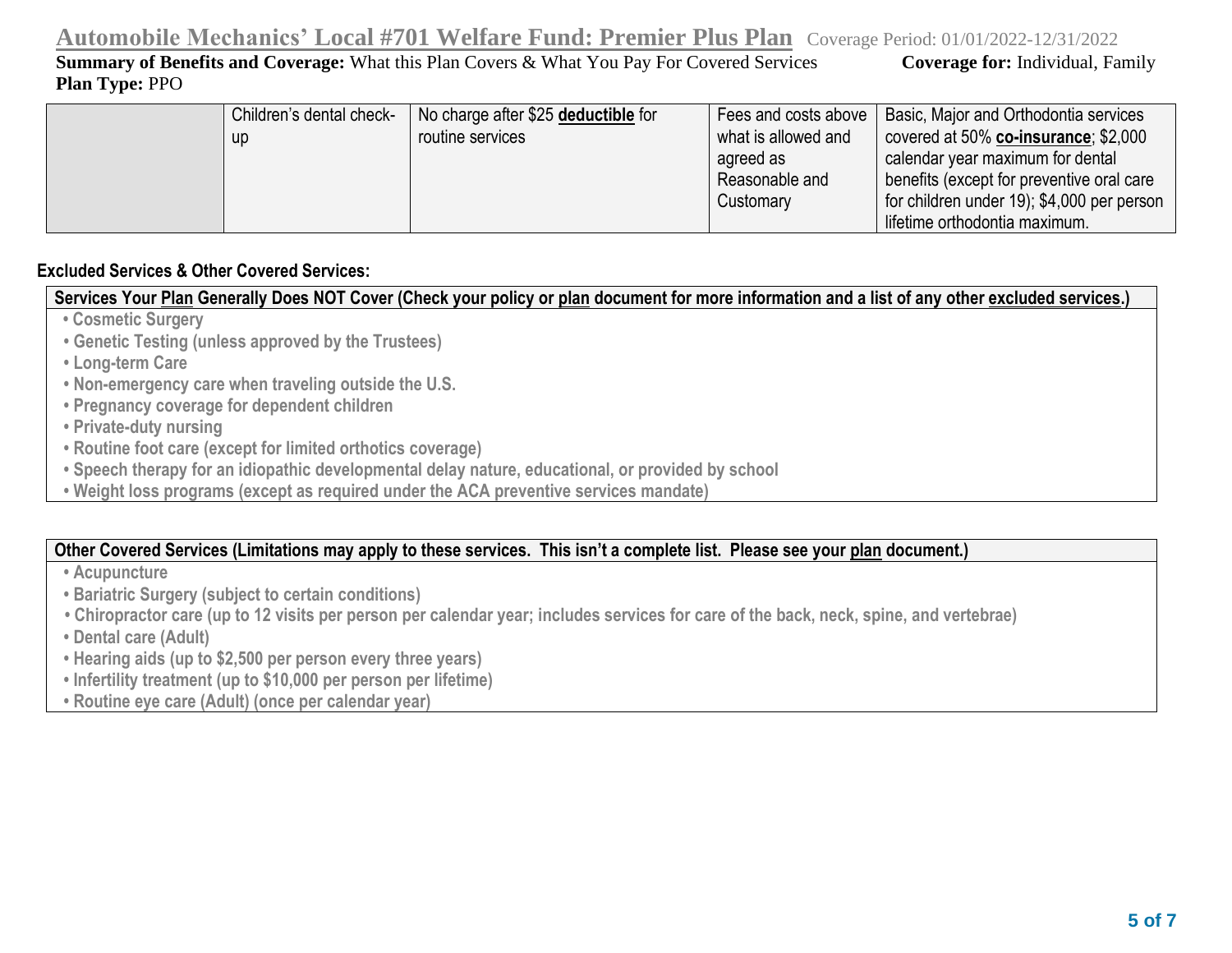**Automobile Mechanics' Local #701 Welfare Fund: Premier Plus Plan** Coverage Period: 01/01/2022-12/31/2022

**Summary of Benefits and Coverage:** What this Plan Covers & What You Pay For Covered Services **Coverage for:** Individual, Family **Plan Type:** PPO

Your Rights to Continue Coverage: There are agencies that can help if you want to continue your coverage after it ends. The contact information for those agencies is: Department of Labor's Employee Benefits Security Administration at 1-866-444-EBSA (3272) or [www.dol/gov/ebsa/healthreform.](http://www.dol/gov/ebsa/healthreform) Other coverage options may be available to you too, including buying individual insurance coverage through the Health Insurance [Marketplace.](https://www.healthcare.gov/sbc-glossary/#marketplace) For more information about the [Marketplace,](https://www.healthcare.gov/sbc-glossary/#marketplace) visit [www.HealthCare.gov](http://www.healthcare.gov/) or call 1-800-318-2596.

Your Grievance and Appeals Rights: There are agencies that can help if you have a complaint against your [plan](https://www.healthcare.gov/sbc-glossary/#plan) for a denial of a [claim.](https://www.healthcare.gov/sbc-glossary/#claim) This complaint is called a [grievance](https://www.healthcare.gov/sbc-glossary/#grievance) o[r appeal.](https://www.healthcare.gov/sbc-glossary/#appeal) For more information about your rights, look at the explanation of benefits you will receive for that medical [claim.](https://www.healthcare.gov/sbc-glossary/#claim) Your [plan](https://www.healthcare.gov/sbc-glossary/#plan) documents also provide complete information to submit a [claim,](https://www.healthcare.gov/sbc-glossary/#claim) [appeal,](https://www.healthcare.gov/sbc-glossary/#appeal) or a [grievance](https://www.healthcare.gov/sbc-glossary/#grievance) for any reason to you[r plan.](https://www.healthcare.gov/sbc-glossary/#plan) For more information about your rights, this notice, or assistance, contact: Department of Labor's Employee Benefits Security Administration at 1-866-444-EBSA (3272) or [www.dol.gov/ebsa/healthreform.](http://www.dol.gov/ebsa/healthreform)

## **Does this Coverage Provide Minimum Essential Coverage? Yes.**

[Minimum Essential Coverage](https://www.healthcare.gov/sbc-glossary/#minimum-essential-coverage) generally includes [plans,](https://www.healthcare.gov/sbc-glossary/#plan) [health insurance](https://www.healthcare.gov/sbc-glossary/#health-insurance) available through the [Marketplace](https://www.healthcare.gov/sbc-glossary/#marketplace) or other individual market policies, Medicare, Medicaid, CHIP, TRICARE, and certain other coverage. If you are eligible for certain types of [Minimum Essential Coverage,](https://www.healthcare.gov/sbc-glossary/#minimum-essential-coverage) you may not be eligible for the [premium tax credit.](https://www.healthcare.gov/sbc-glossary/#premium-tax-credits)

### **Does this Coverage Meet the Minimum Value Standard? Yes**

If your [plan](https://www.healthcare.gov/sbc-glossary/#plan) doesn't meet the [Minimum Value Standards,](https://www.healthcare.gov/sbc-glossary/#minimum-value-standard) you may be eligible for a [premium tax credit](https://www.healthcare.gov/sbc-glossary/#premium-tax-credits) to help you pay for a plan through the [Marketplace.](https://www.healthcare.gov/sbc-glossary/#marketplace)

**Language Access Services:** Spanish (Español): Para obtener asistencia en Español, llame al 1-800-704-6270.

*To see examples of how this [plan](https://www.healthcare.gov/sbc-glossary/#plan) might cover costs for a sample medical situation, see the next section.*